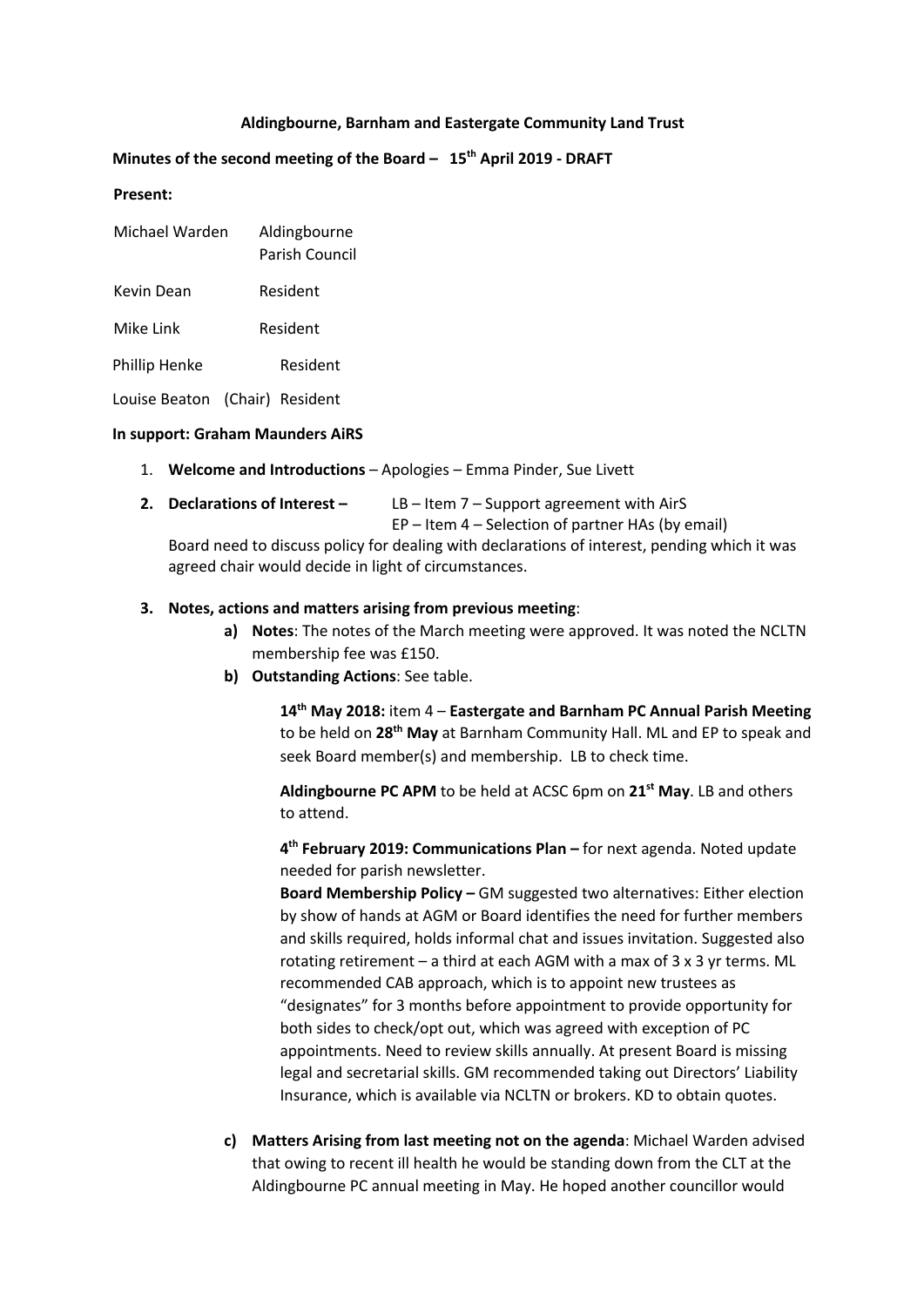take his place. Gratitude was expressed to Michael for his support throughout the year.

4. **Review HA Discussions:** Following discussion two HAs were front runners for the CLT to work with as partners. Experience of s106 and exceptions sites was regarded as important. Size would place a larger HA in a better position to bid into s106 agreements. GM to speak with selected HA, explain CLT is now in a position to appoint a partner and would like a further discussion – if possible at CLT meeting on  $13<sup>th</sup>$  May - and to discuss their attitude to handling very small sites. If not, the other potential partner to be re-considered. LB to thank all those met after that discussion takes place.

Members were concerned that government grant was not available towards s106 sites, which meant it would be difficult to offer them at social rents, it was only available on rural exception sites. GM explained that the CLT/HA could bid for more than the 30% affordable element on a site, and that grant would be available for the additional houses. Developers were likely to be willing to sell extra. He had sounded ADC out about this issue and the indication is that while grant would not be available it was feasible for receipts from sales to be used to provide a grant to help reduce rents, but no guarantee.

- 5. **Financial Report :** No update. SL to be asked to raise an invoice to ADC for the funding for the Housing Needs Survey. ML and LB need fobs or password in order to trial a payment.
- **6. Housing Needs Survey –** AirS estimate had been accepted. Barnham and Eastergate PC clerk advised there is currently no Council pending elections. The first meeting at which approval could be given is  $4<sup>th</sup>$  June. Arrangements therefore to be lined up for  $6<sup>th</sup>$  June. Later would be difficult as people will not respond over summer school holidays.

Minor changes to the draft covering letter were discussed. GM to revise.

Noted that while there are around 500 membership leaflets available, some small changes are required when reprinting (eg website/FB and GDPR). LB to ask EP and SL to liaise re changes and cost of first edition, and, as Joanne had already obtained quotes for its printing, to liaise re using the same printers to provide another 3,500. To liaise with GM re where they are sent for mailing with the questionnaire.

GM circulated a Communication Plan for the Survey. LB to ask Hannah if she could draft a poster to encourage people to complete it (eg Do You or Your Family need affordable housing – look out for the forthcoming survey of Local Housing Need?). Articles to be prepared for the website, parish magazine, Sussex Local, press release just before it is posted. SL to post on Facebook and via twitter. MW to provide contact at Spirit FM.

Poster venues: Croft surgery, PC noticeboards, Shops in Barnham, pubs – Wilkes, Murrell Arms, Prince of Wales. MW and PH offered help with posting.

**7. Draft Delivery Action Plan – Support agreement with AirS and Business Plan preparation.**  Business Plan – GM to provide an example for ML/KD to adapt. GM had circulated sample agreement with AirS: A general agreement would be provided, which is in effect a letter of intent, rather than using the example circulated, which is project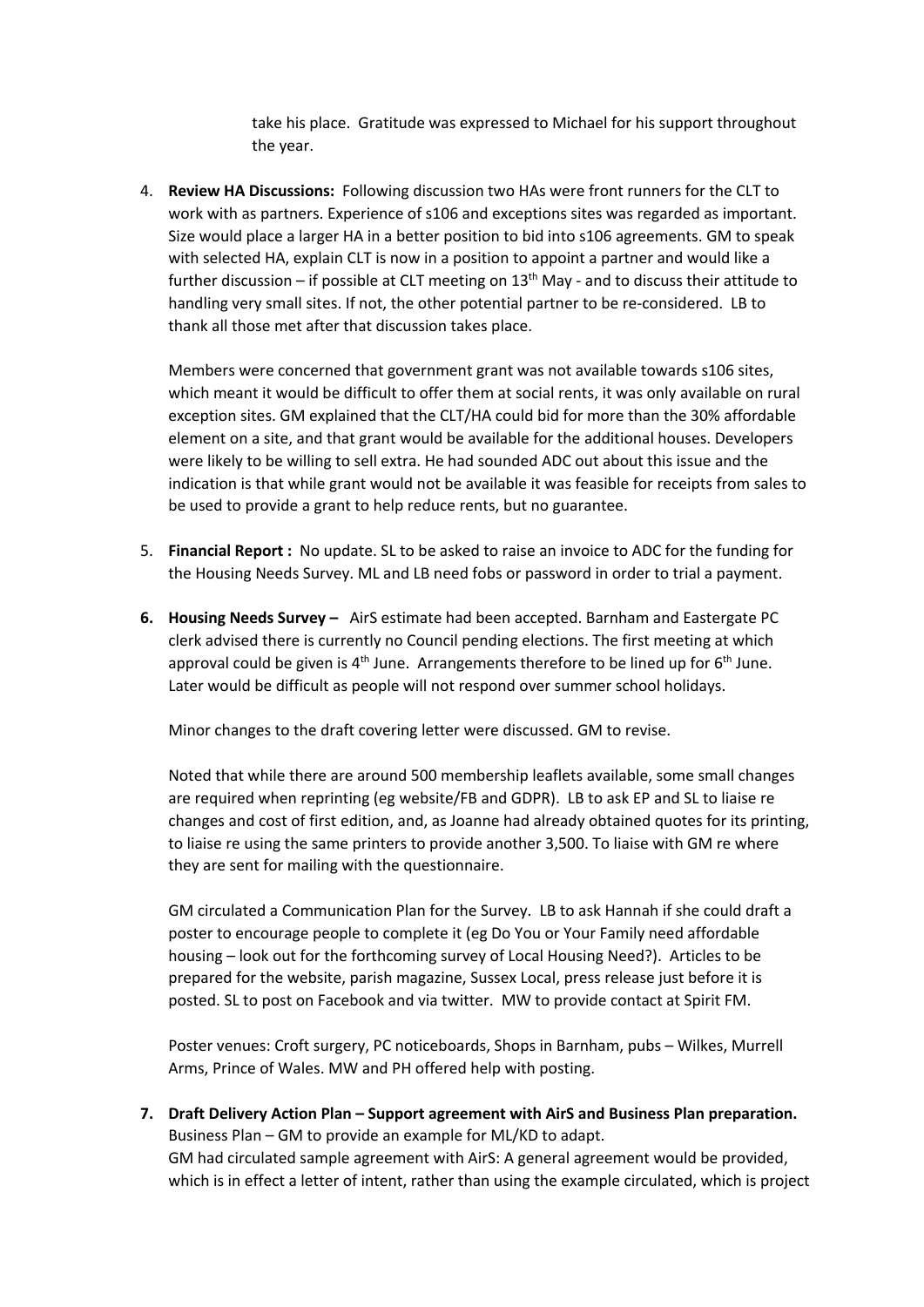specific.  $£2,500$  per house is based on a typical development of  $10 - 15$  houses. HA would pay the fee, it would be rolled up in the CLT agreement with the HA. The HA chosen is familiar with this arrangement, because used to covering professional fees. 25% is usually required at planning stage, 50% when building starts and 25% on completion. GM to check the VAT position. Clause 4.2 is flexible. ML proposed and it was agreed to send a letter of intent agreeing to enter into a contract on this basis.

## 8. **Development Opportunities – update on ANDP and current opportunities.**

APC has agreed the draft NDP proposals to adjust the parish boundary to include the Wings and Lees Yard sites. Barnham/Eastergate NP review situation not known.

## **9. GDPR Privacy Statement and Draft Policy**

Data held by members was summarised as follows:

Most board members only hold each other's data, which all are happy to permit. LB and EP hold data about several individuals who have approached the CLT via APC, which is held on password protected systems.

APC clerk is contact point for public and has password protected system and GDPR training. SL holds membership details. As Director of Aldingbourne Trust she is well versed in higher level requirements of GDPR.

The draft privacy statement provided by GM was adopted. GM to provide Word version for LB to add ABE information and forward to MC for website. LB authorised to agree review with MC if she raises concerns of detail.

LB to ask SL if she will be contact for GDPR purposes, as she is holding membership info.

## **10. Any other business**

- a) NCLTN had rung requesting CLT to contact district council candidates for election and seek support for affordable housing policies. ML to action and share.
- b) Maureen Chaffe had asked for views on her update of website, which is work in progress. LB had asked SL and EP and HW.
- 11. **Confirmation of Dates of Next Meetings**: Monday 13<sup>th</sup> May, 10<sup>th</sup> June, 8<sup>th</sup> July.

## **Outstanding Actions from previous meetings**

## **14th May 2018**

| Item | <b>Action</b>                                                                                 | By<br>who | By when   | Comment                                                                                    |
|------|-----------------------------------------------------------------------------------------------|-----------|-----------|--------------------------------------------------------------------------------------------|
| 4.   | Chase Barnham and Eastergate PCs<br>for a reply to the invitation to send<br>a representative | <b>MB</b> | Immediate | ML and EP to attend B and E PC<br>APM on 28 <sup>th</sup> May to encourage<br>appointment. |

# **11th June 2018**

| Item | Action | Bv  | Bv   | <b>Comment</b> |
|------|--------|-----|------|----------------|
|      |        | who | when |                |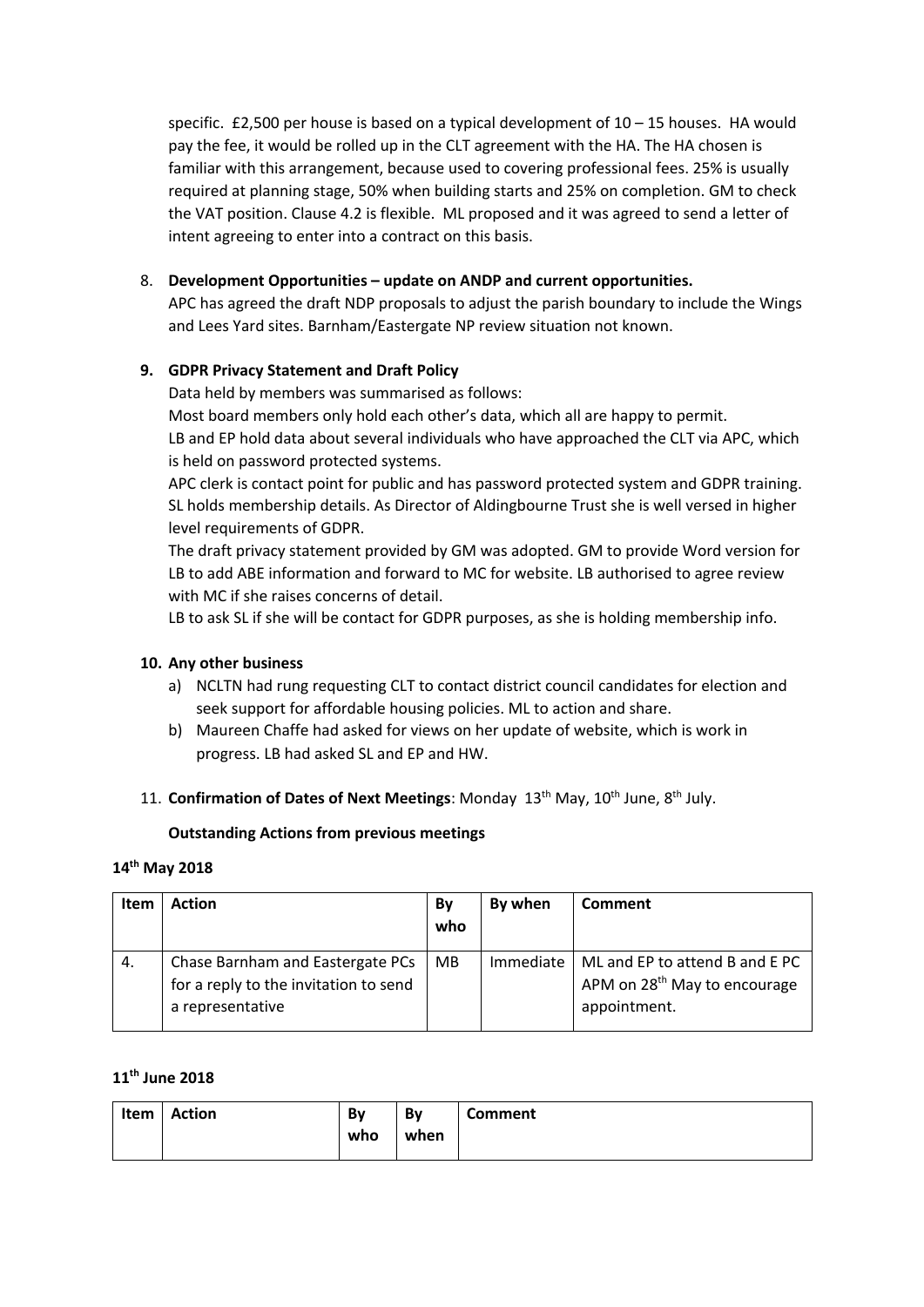|   | SL to provide housing<br>need info for AT staff<br>and clients | SL        | Oct<br>2018 | Ongoing SL to keep chasing                                                                                                                                             |
|---|----------------------------------------------------------------|-----------|-------------|------------------------------------------------------------------------------------------------------------------------------------------------------------------------|
| 8 | <b>HEELA</b> site<br>investigation                             | MW,<br>ЕP | Oct<br>2018 | ANDP housing policies and sites were selected<br>from HELAA for ANDP review, to be presented<br>to APC 2.4.18. Barnham and Eastergate sites<br>and NDP review unknown. |

# **4th February 2019**

| <b>Item</b>    | <b>Action</b>                                                                          | By who          | By when                                              | <b>Comment</b>                                                                       |
|----------------|----------------------------------------------------------------------------------------|-----------------|------------------------------------------------------|--------------------------------------------------------------------------------------|
| $\mathbf{2}$   | Decision about potential sites<br>and potential partners                               | SG/Board        | Following<br>March 18th<br>(April 15 <sup>th</sup> ) | Discussion at 15.4.19<br>meeting                                                     |
| $\overline{2}$ | Look at draft Communication<br>plan and advise                                         | Hannah<br>Wales |                                                      | For May 2019 agenda                                                                  |
|                | Membership Policy including<br>voting rights and Board<br>composition to be determined | SG/Board        | <b>March 2019</b>                                    | Discussed April 2019.<br>Further discussion at<br>13 <sup>th</sup> May 2019 meeting. |
|                | New contract and letter of<br>understanding with AirS                                  | SG/Board        | <b>March 2019</b><br>deferred April<br>15th          | Letter of intent to be<br>sent.                                                      |

# **18th March 2019**

| <b>Item</b> | <b>Action</b>                                                                                                   | By<br>who                     | By<br>when                | <b>Comment</b>                                                                                                                                                                                                                                                                         |
|-------------|-----------------------------------------------------------------------------------------------------------------|-------------------------------|---------------------------|----------------------------------------------------------------------------------------------------------------------------------------------------------------------------------------------------------------------------------------------------------------------------------------|
| 8           | Financial year end<br>and accounting<br>statements to be<br>checked                                             | ML<br><b>PH</b>               | April<br>15th             | Audit requirement only required when income<br>exceeds £3 million p.a. With only 4 transactions<br>since Feb 2019, when CLT became registered, it<br>was agreed independent check not yet required.<br>Volunteer to be sought for independent check for<br>March 2020 end of fin year. |
| 9           | <b>Housing Need</b><br>Survey - draft<br>covering letter,<br>approvals, print<br>costs of leaflet.<br>Publicity | GM<br>LB,<br>SL,<br><b>HW</b> | April<br>$15^{\text{th}}$ | SL to share costs of recent AT mailing. Cover letter<br>discussed. EP and SL to liaise re adjusting and<br>printing membership leaflet. HW to be asked to<br>draft poster. Press release to be issued.                                                                                 |